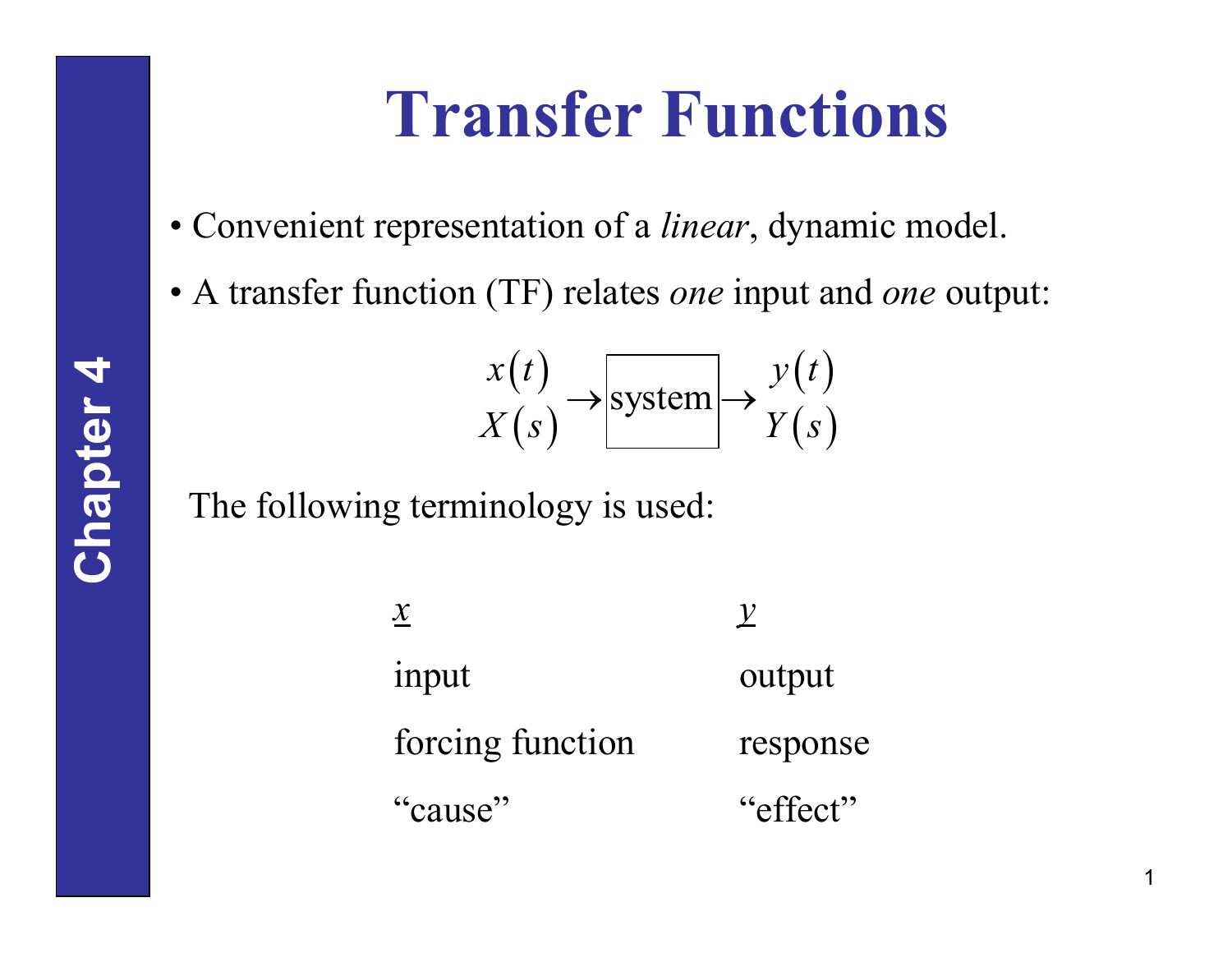## **Definition of the transfer function:**

Let *G*(*s*) denote the transfer function between an input, *<sup>x</sup>*, and an output, *y*. Then, by definition

$$
G(s) \triangleq \frac{Y(s)}{X(s)}
$$

where:

$$
Y(s) \triangleq \mathfrak{L}[y(t)]
$$

$$
X(s) \triangleq \mathfrak{L}[x(t)]
$$

## **Development of Transfer Functions**

### **Example: Stirred Tank Heating System**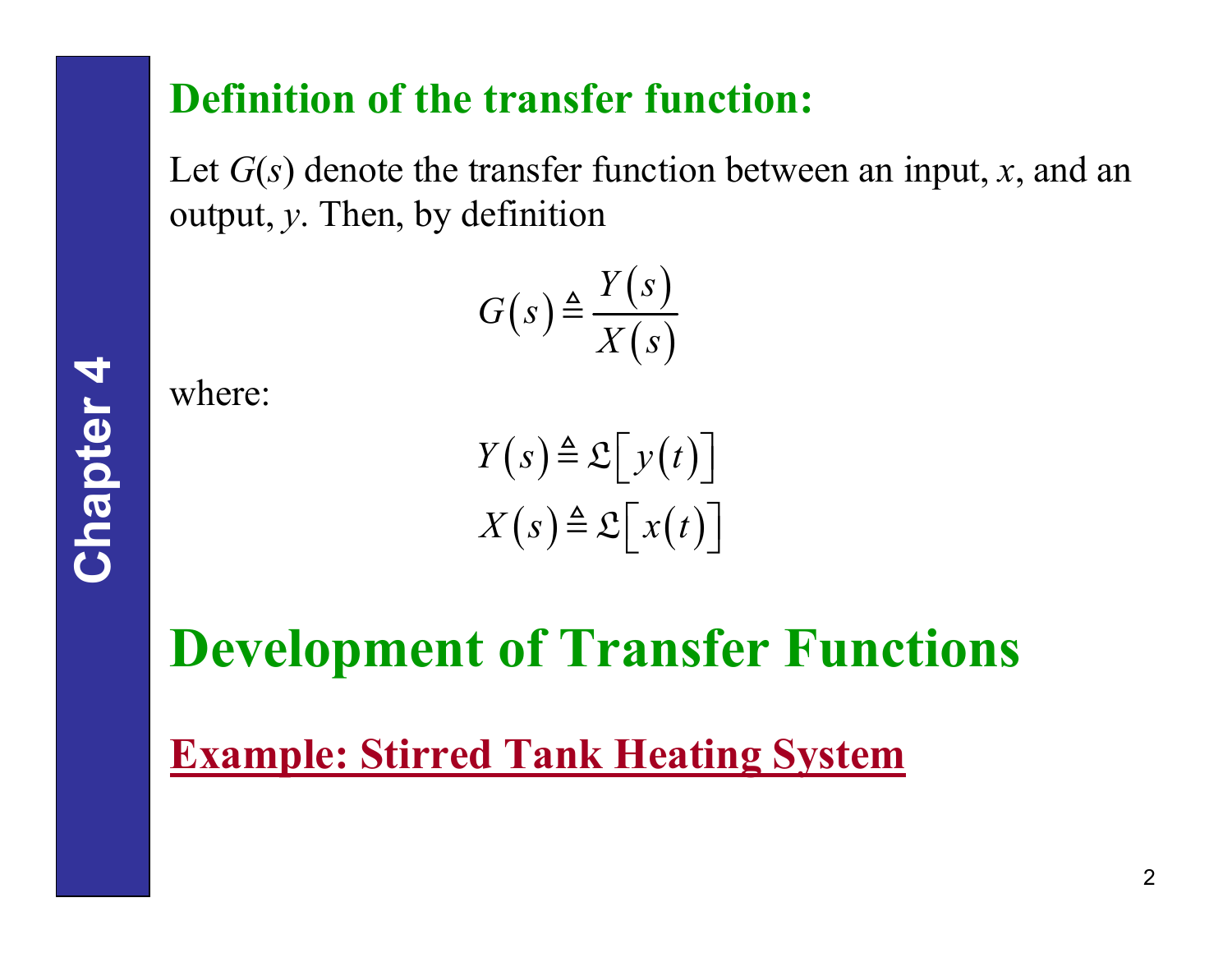

Figure 2.3 Stirred-tank heating process with constant holdup, *V*.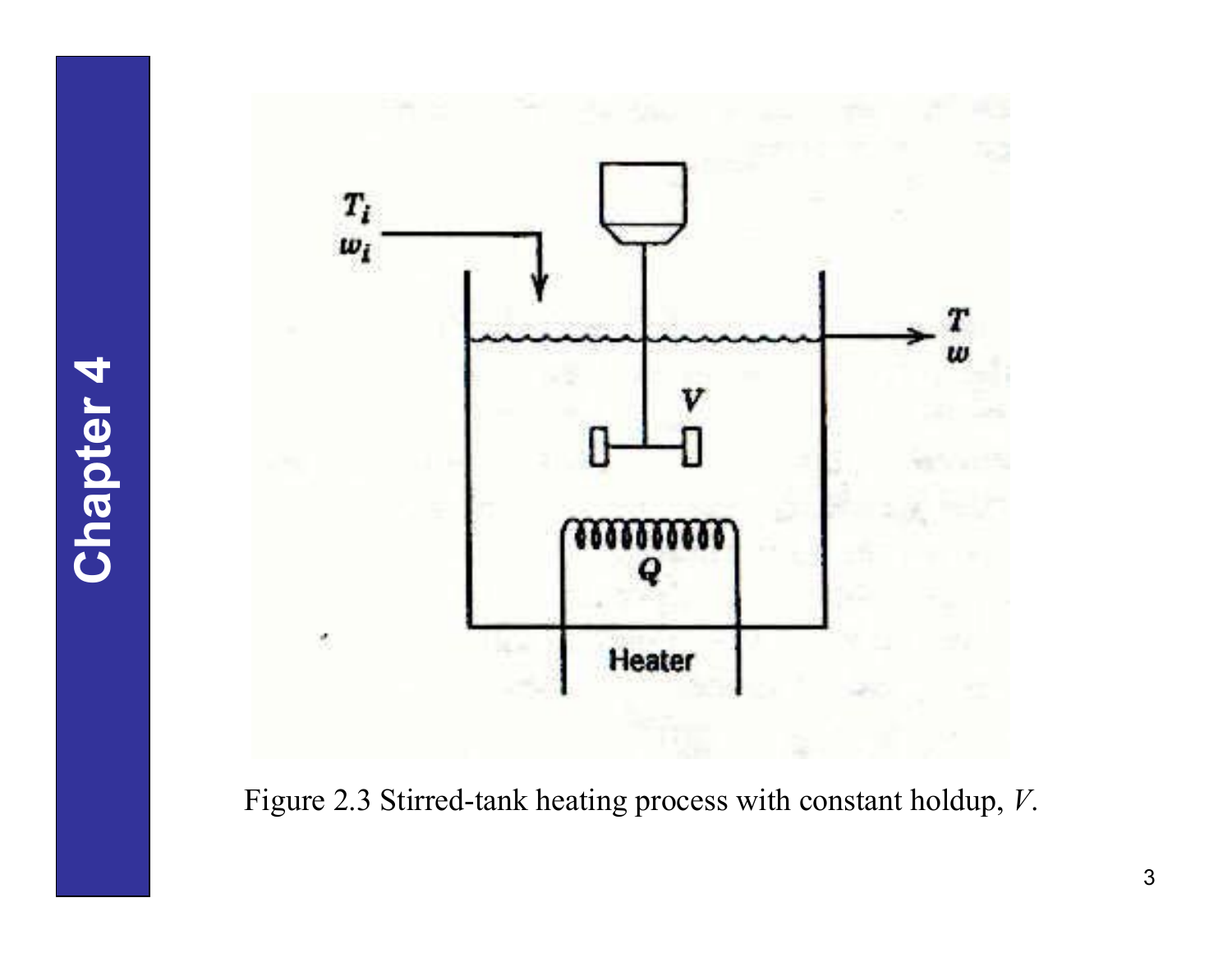Recall the previous dynamic model, assuming constant liquid holdup and flow rates:

$$
V\rho C \frac{dT}{dt} = wC(T_i - T) + Q \qquad (1)
$$

Suppose the process is initially at steady state:

$$
T(0) = \overline{T}, T_i(0) = \overline{T}_i, Q(0) = \overline{Q}
$$
 (2)

where  $\overline{T} \triangleq$  steady-state value of *T*, etc. For steady-state conditions:

$$
0 = wC(\overline{T}_i - \overline{T}) + \overline{Q}
$$
 (3)

Subtract (3) from (1):

$$
V\rho C \frac{dT}{dt} = wC\Big[\Big(T_i - \overline{T}_i\Big) - \Big(T - \overline{T}\Big)\Big] + \Big(Q - \overline{Q}\Big) \qquad (4)
$$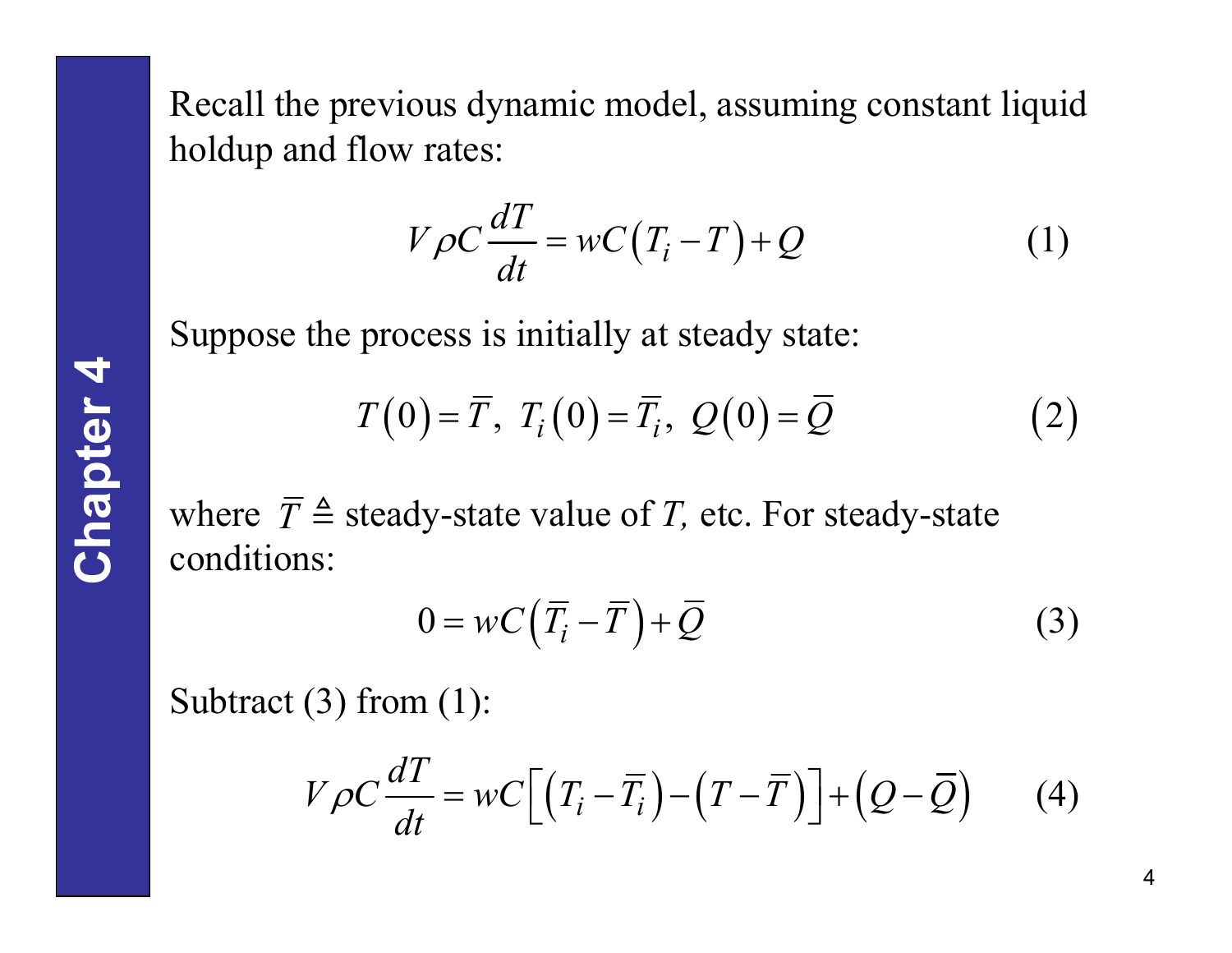But,

$$
\frac{dT}{dt} = \frac{d\left(T - \overline{T}\right)}{dt} \text{ because } \overline{T} \text{ is a constant} \tag{5}
$$

Thus we can substitute into (4-2) to get,

$$
V\rho C \frac{dT'}{dt} = wC(T'_i - T') + Q'
$$
 (6)

where we have introduced the following "*deviation variables*", also called "perturbation variables":

$$
T' \triangleq T - \overline{T}, \quad T_i' \triangleq T_i - \overline{T}_i, \quad Q' \triangleq Q - \overline{Q} \tag{7}
$$

Take  ${\mathfrak{L}}$  of (6):

$$
V\rho C\big[sT'(s)-T'(t=0)\big] = wC\big[T'_i(s)-T'(s)\big] - Q'(s) \quad (8)
$$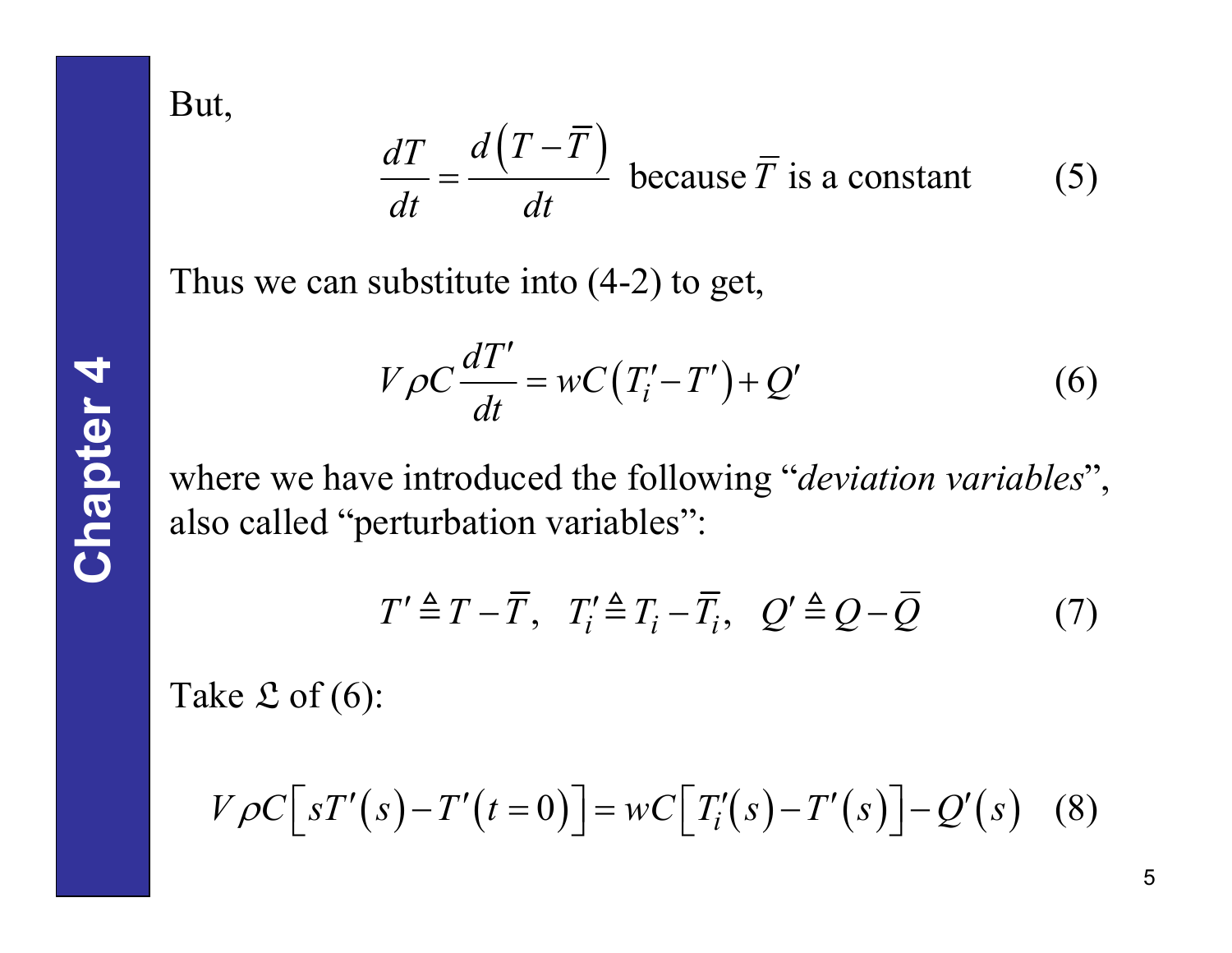Evaluate  $T'(t=0)$ .

By definition, 
$$
T' \triangleq T - \overline{T}
$$
. Thus at time,  $t = 0$ ,  
\n
$$
T'(0) = T(0) - \overline{T}
$$
\n(9)

But since our assumed initial condition was that the process was initially at steady state, i.e.,  $T(0) = \overline{T}$  it follows from (9) that  $T'(0) = 0$ .

Note: The advantage of using deviation variables is that the initial condition term becomes zero. This simplifies the later analysis.

Rearrange (8) to solve for  $T'(s)$ :

$$
T'(s) = \left(\frac{K}{\tau s + 1}\right) Q'(s) + \left(\frac{1}{\tau s + 1}\right) T'_i(s) \qquad (10)
$$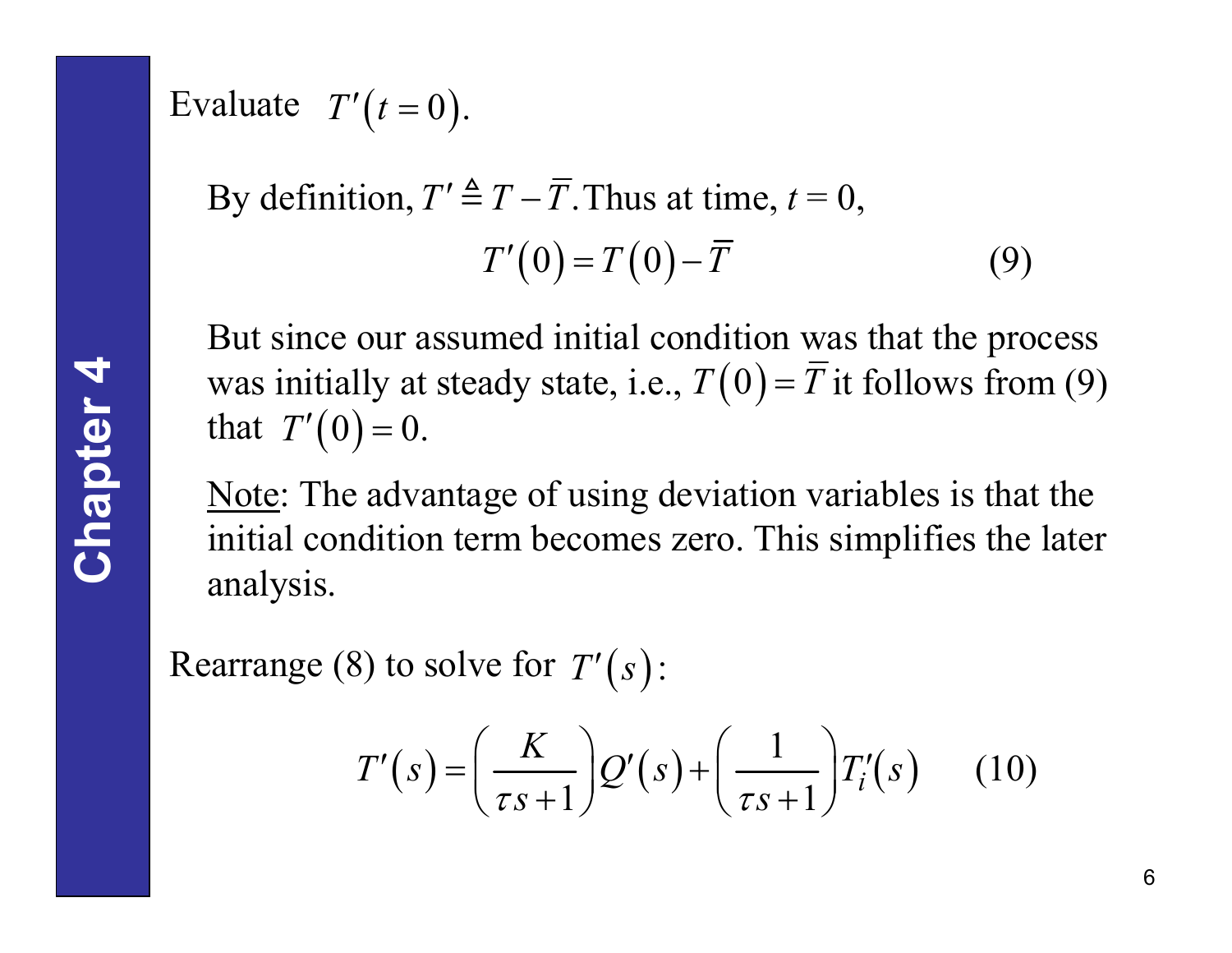where two new symbols are defined:

$$
K \triangleq \frac{1}{wC} \text{ and } \tau \triangleq \frac{V\rho}{w} \tag{11}
$$

### **Transfer Function Between**  $Q'$  **and**  $T'$

Suppose  $T_i$  is constant at the steady-state value. Then,  $T_i(t) = \overline{T}_i \Rightarrow T'_i(t) = 0 \Rightarrow T'_i(s) = 0.$  Then we can substitute into (10) and rearrange to get the desired TF:

$$
\frac{T'(s)}{Q'(s)} = \frac{K}{\tau s + 1}
$$
\n(12)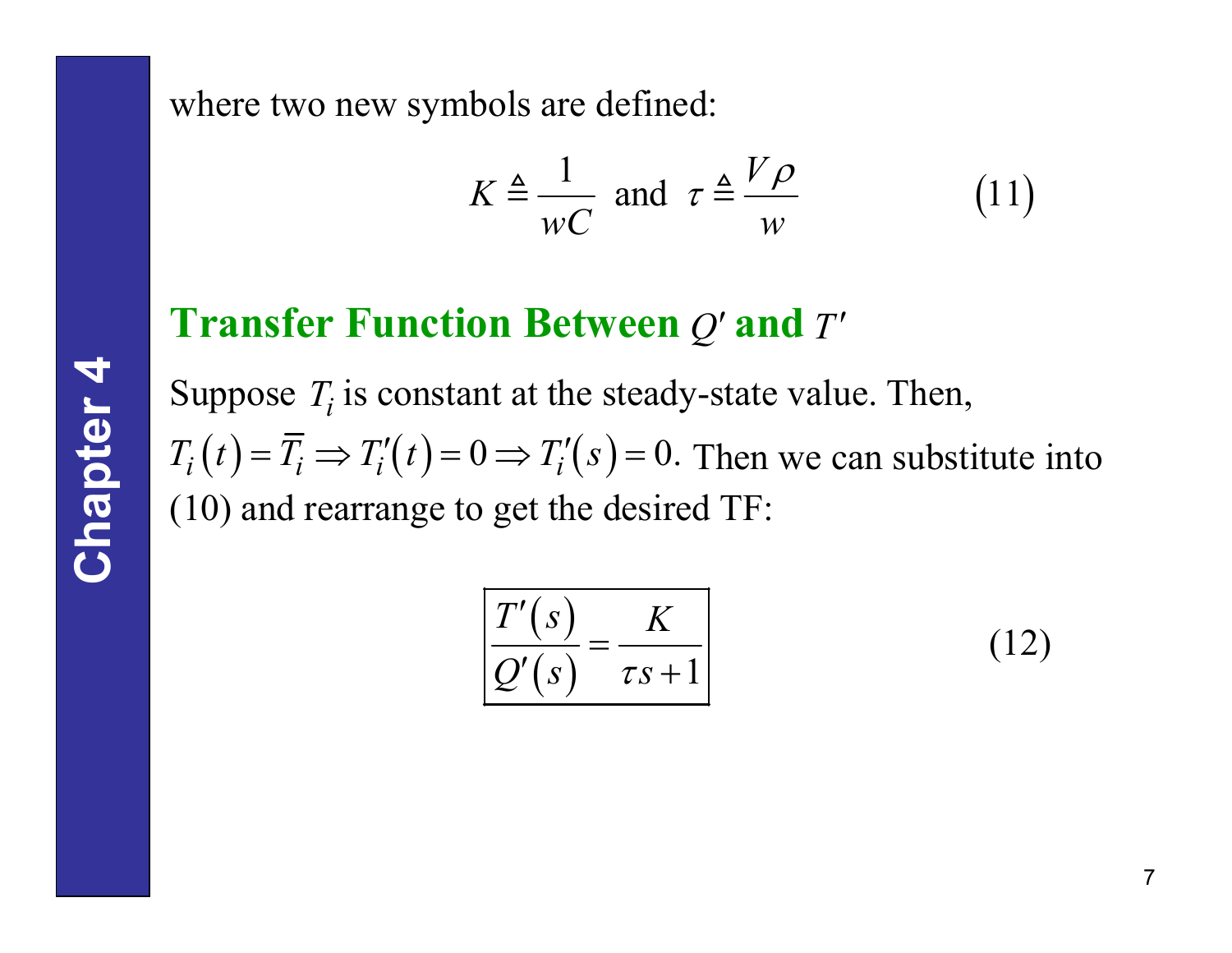## **Transfer Function Between** *T***'and** *T***':**

Suppose that *Q* is constant at its steady-state value:

$$
Q(t) = \overline{Q} \Rightarrow Q'(t) = 0 \Rightarrow Q'(s) = 0
$$

Thus, rearranging

$$
\frac{T'(s)}{T'_i(s)} = \frac{1}{\tau s + 1}
$$
\n(13)

Comments:

1. The TFs in (12) and (13) show the *individual* effects of *Q* and *Ti*on *T*. What about *simultaneous* changes in both  $Q$  and  $T_i$ ?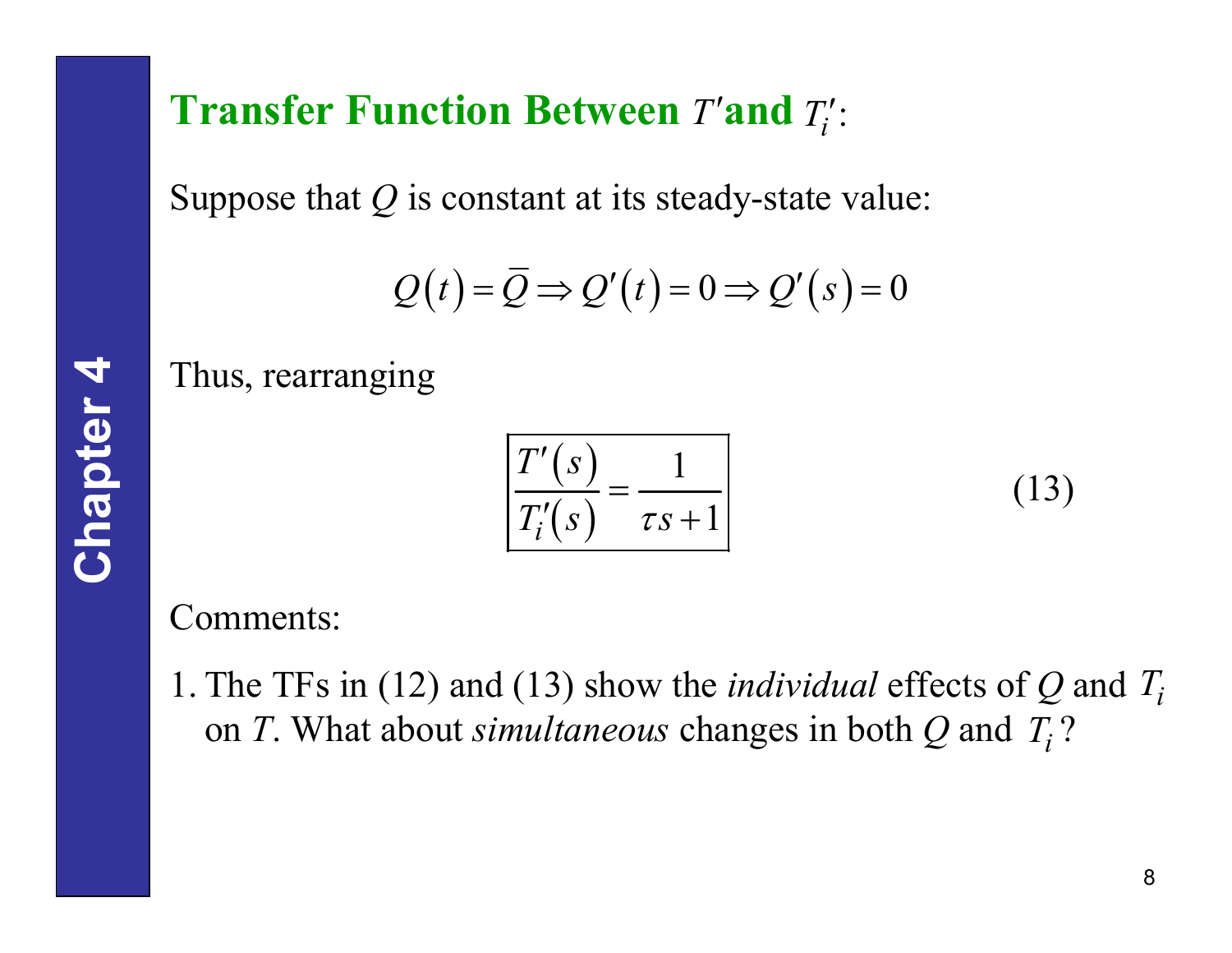**Chapter 4**

• Answer: See (10). The same TFs are valid for simultaneous changes.

• Note that (10) shows that the effects of changes in both *Q* and  $T_i$  are *additive*. This always occurs for linear, dynamic models (like TFs) because the Principle of Superposition is valid.

- 2. The TF model enables us to determine the output response to any change in an input.
- 3. Use deviation variables to eliminate initial conditions for TF models.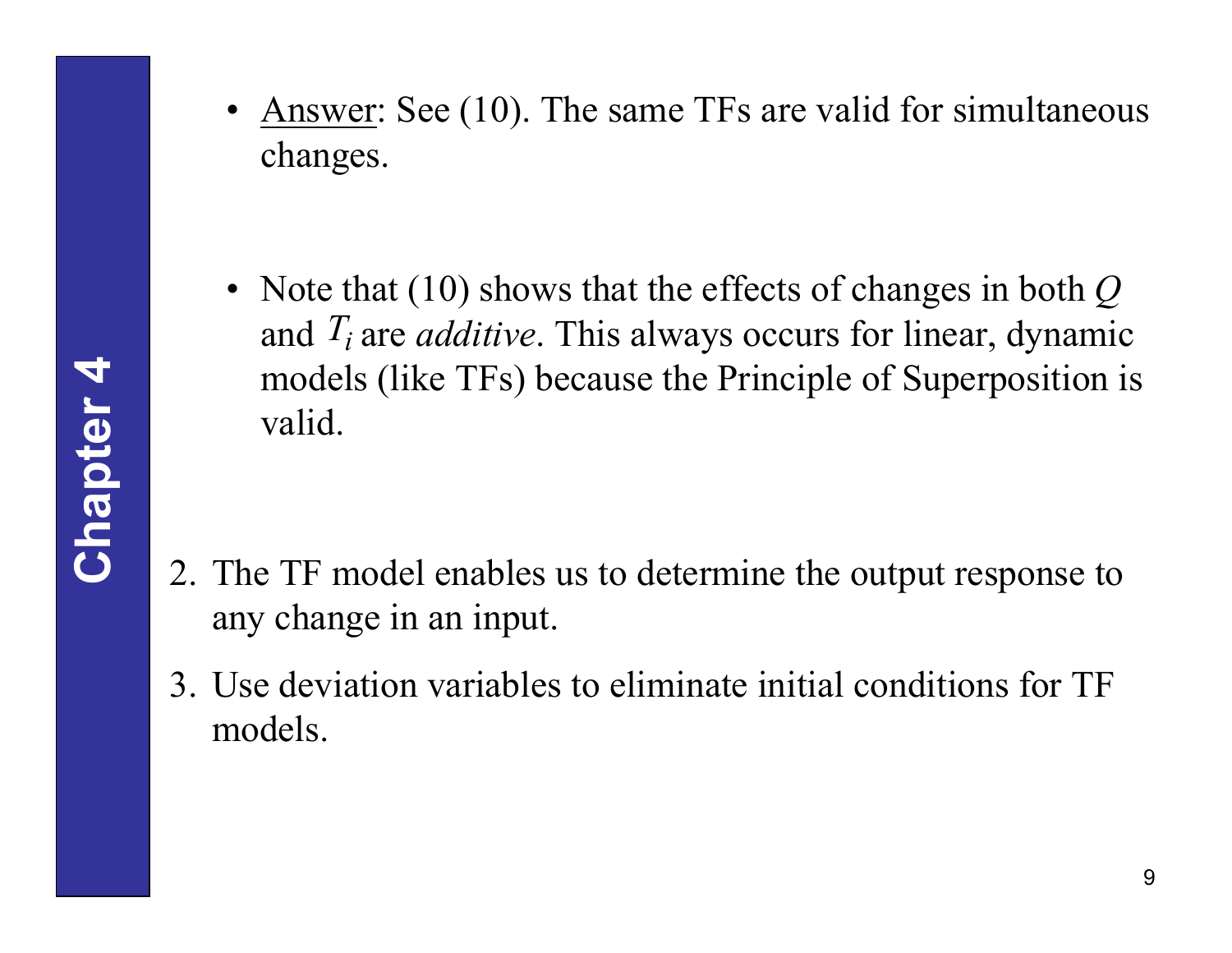## **Properties of Transfer Function Models**

#### **1. Steady-State Gain**

The steady-state of a TF can be used to calculate the steadystate change in an output due to a steady-state change in the input. For example, suppose we know two steady states for an input, *<sup>u</sup>*, and an output, *y*. Then we can calculate the steadystate gain, *K*, from:

$$
K = \frac{\overline{y}_2 - \overline{y}_1}{\overline{u}_2 - \overline{u}_1}
$$
 (4-38)

For a linear system, *K* is a constant. But for a nonlinear system, *K* will depend on the operating condition  $(\overline{u}, \overline{y})$ .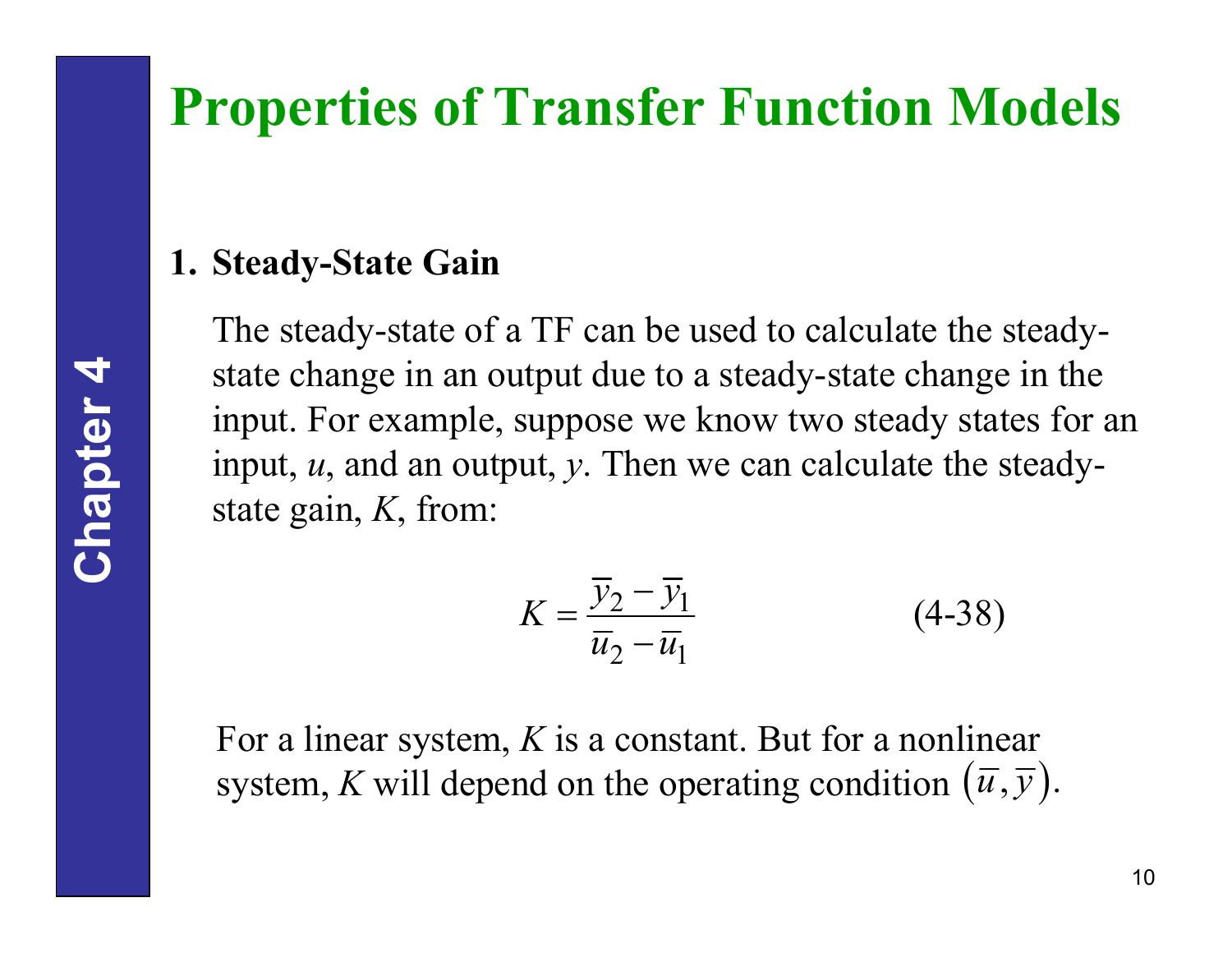#### **Calculation of** *K* **from the TF Model:**

If a TF model has a steady-state gain, then:

$$
K = \lim_{s \to 0} G(s) \tag{14}
$$

• This important result is a consequence of the Final Value Theorem

• *Note*: Some TF models do *not* have a steady-state gain (e.g., integrating process in Ch. 5)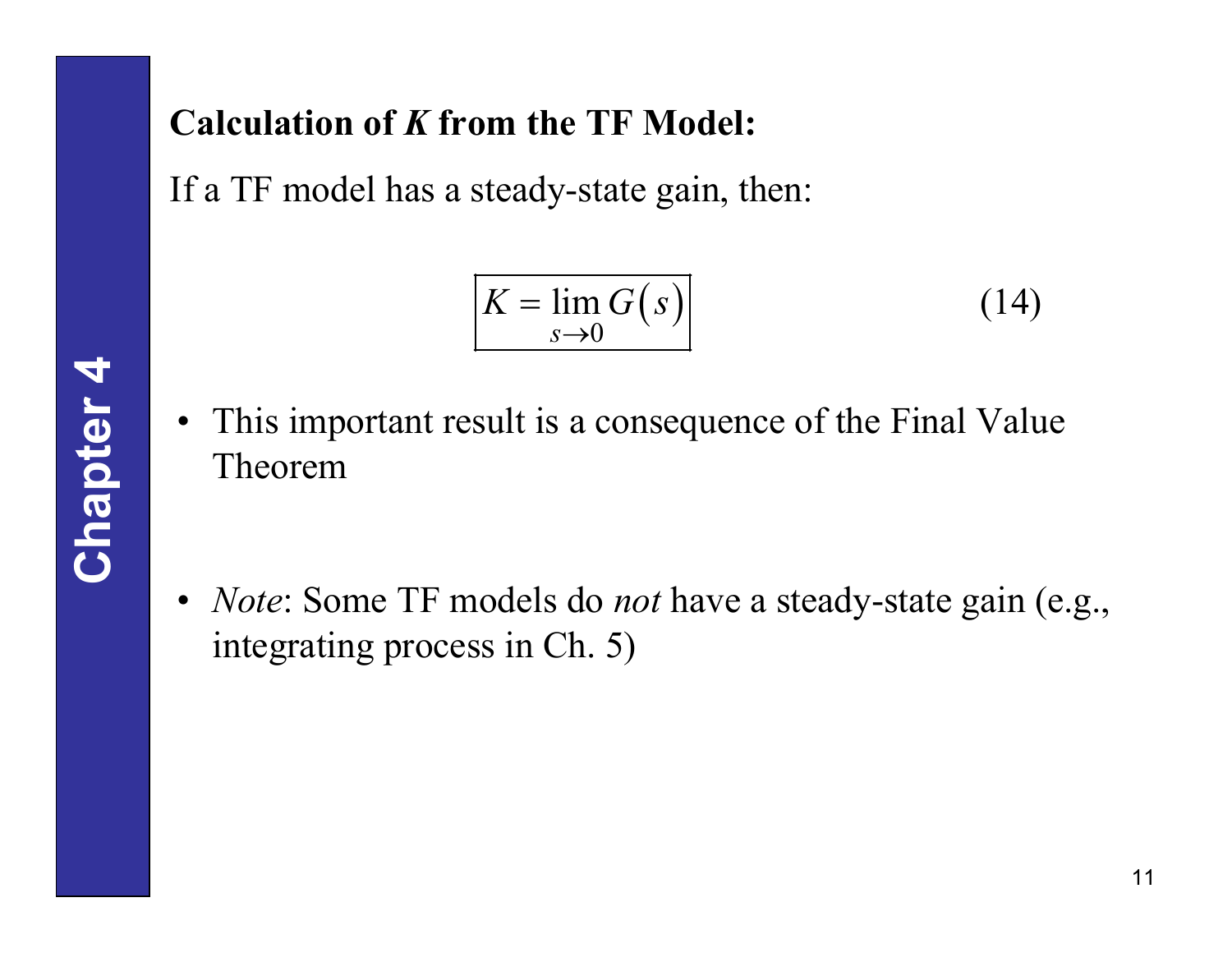#### **2. Order of a TF Model**

Consider a general n-th order, linear ODE:

$$
a_n \frac{d^n y}{dt^n} + a_{n-1} \frac{dy^{n-1}}{dt^{n-1}} + \dots + a_1 \frac{dy}{dt} + a_0 y = b_m \frac{d^m u}{dt^m} + b_{m-1} \frac{d^{m-1} u}{dt^{m-1}} + \dots + b_1 \frac{du}{dt} + b_0 u \qquad (4-39)
$$

Take L, assuming the initial conditions are all zero. Rearranging gives the TF:

$$
G(s) = \frac{Y(s)}{U(s)} = \frac{\sum_{i=0}^{m} b_i s^i}{\sum_{i=0}^{n} a_i s^i}
$$
 (4-40)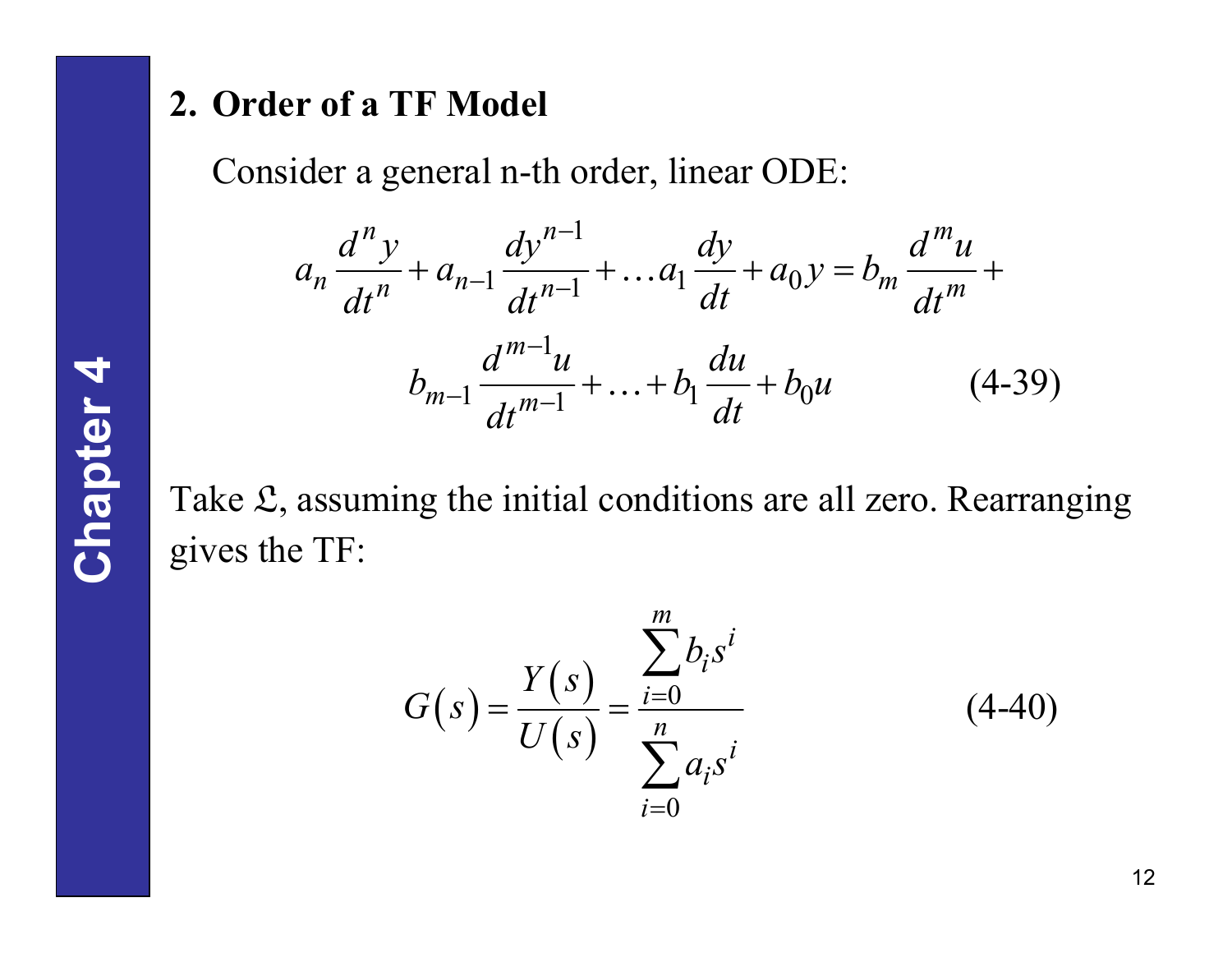## **Definition:**

The order of the TF is defined to be the order of the denominator polynomial.

Note: The order of the TF is equal to the order of the ODE.

## **Physical Realizability:**

For any physical system,  $n \ge m$  in (4-38). Otherwise, the system  $\overline{\phantom{a}}$ response to a step input will be an impulse. This can't happen.

*Example:*

$$
a_0 y = b_1 \frac{du}{dt} + b_0 u
$$
 and step change in u (4-41)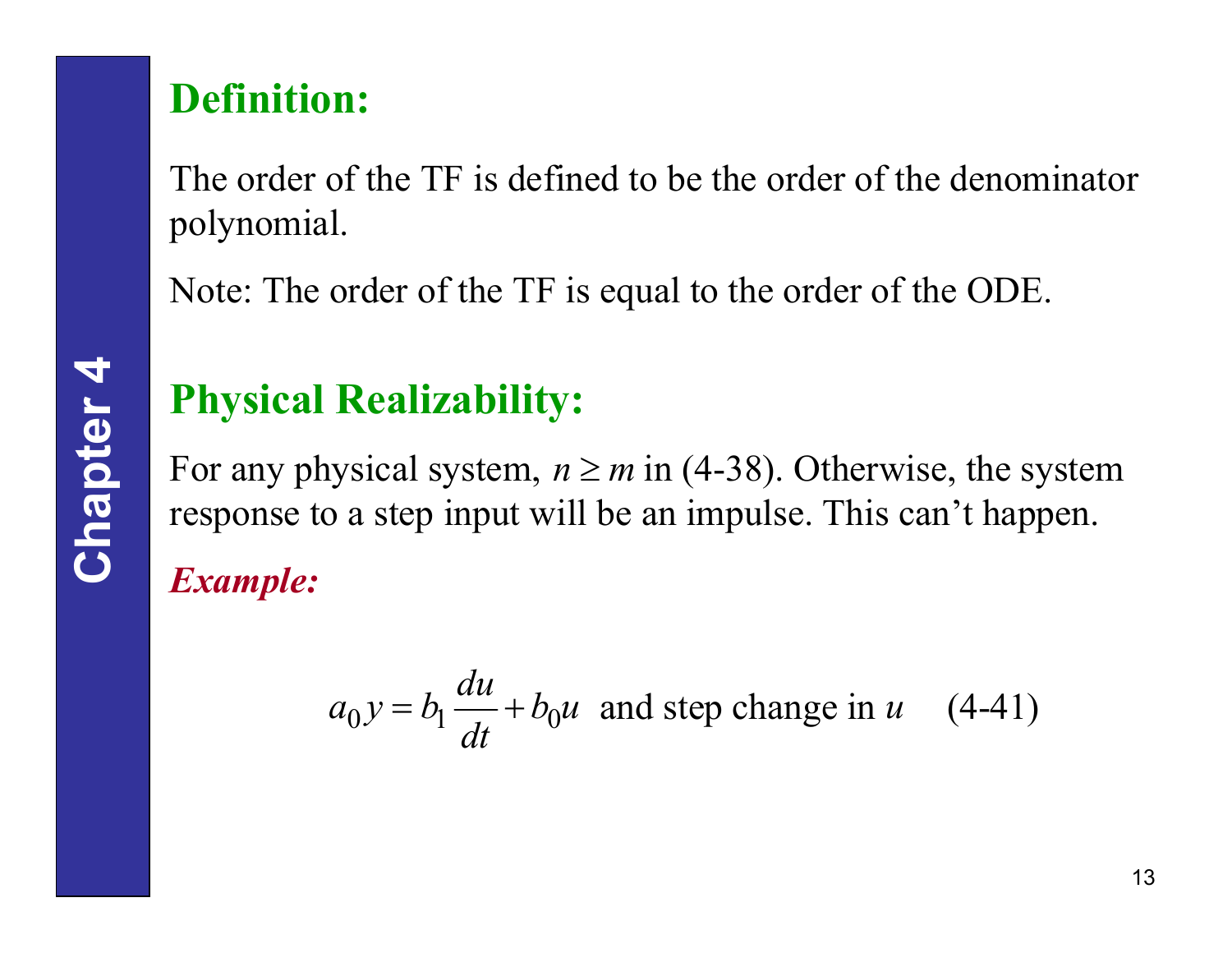#### **3. Additive Property**

Suppose that an output is influenced by two inputs and that the transfer functions are known:

$$
\frac{Y(s)}{U_1(s)} = G_1(s) \quad \text{and} \quad \frac{Y(s)}{U_2(s)} = G_2(s)
$$

Then the response to changes in both  $U_1$  and  $U_2$  can be written as:

$$
Y(s) = G_1(s)U_1(s) + G_2(s)U_2(s)
$$

The graphical representation (or *block diagram*) is:

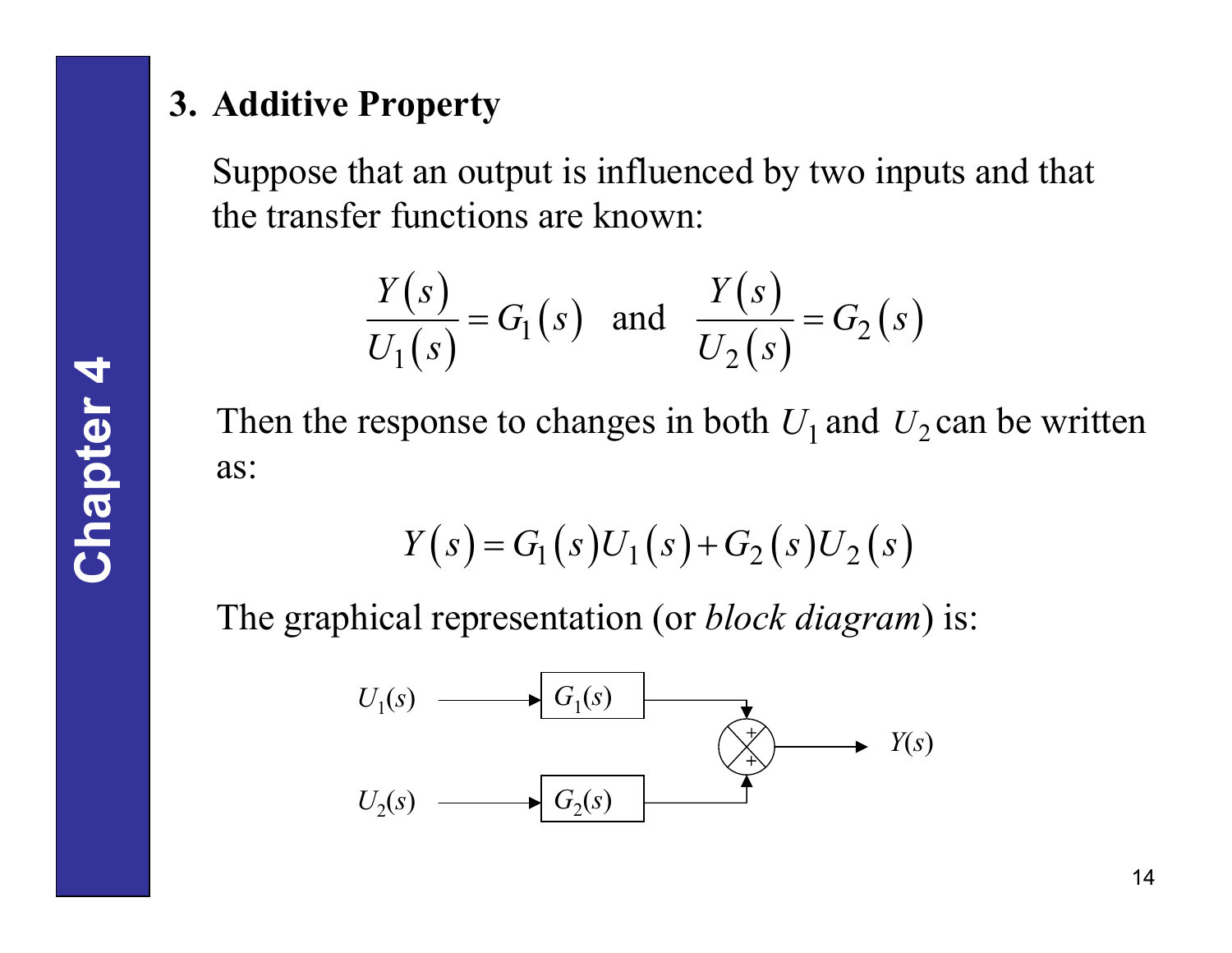Suppose that,

$$
\frac{Y(s)}{U_2(s)} = G_2(s) \text{ and } \frac{U_2(s)}{U_3(s)} = G_3(s)
$$

Then,

$$
Y(s) = G_2(s)U_2(s)
$$
 and  $U_2(s) = G_3(s)U_3(s)$ 

Substitute,

$$
Y(s) = G_2(s)G_3(s)U_3(s)
$$

Or,

$$
\frac{Y(s)}{U_3(s)} = G_2(s)G_3(s) \qquad U_3(s) \rightarrow G_2(s) \rightarrow G_3(s) \rightarrow Y(s)
$$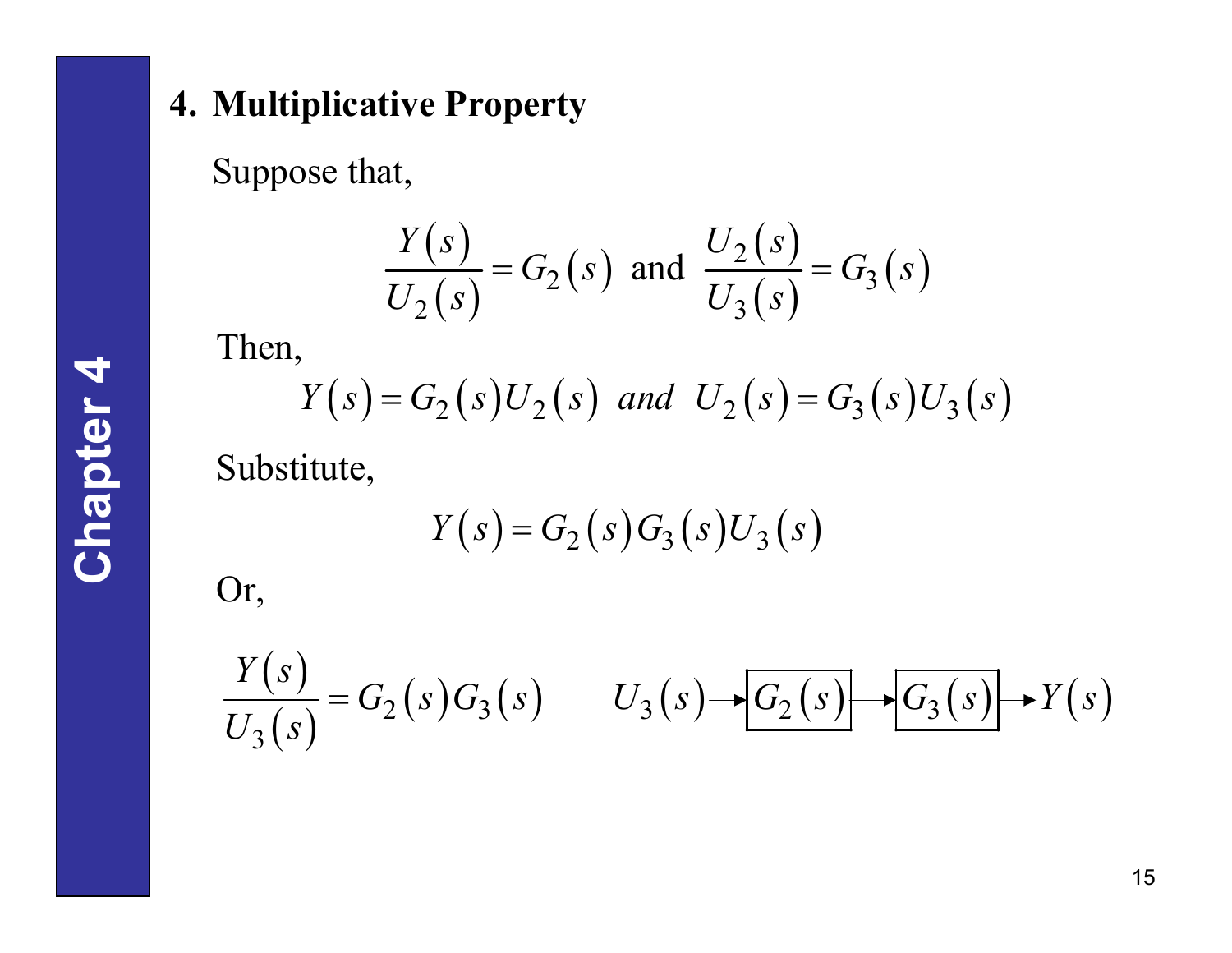## **Linearization of Nonlinear Models**

- So far, we have emphasized linear models which can be transformed into TF models.
- But most physical processes and physical models are nonlinear.
	- - But over a small range of operating conditions, the behavior may be approximately linear.
	- - *Conclude*: Linear approximations can be useful, especially for purpose of analysis.
- Approximate linear models can be obtained analytically by a method called "linearization". It is based on a Taylor Series Expansion of a nonlinear function about a specified operating point.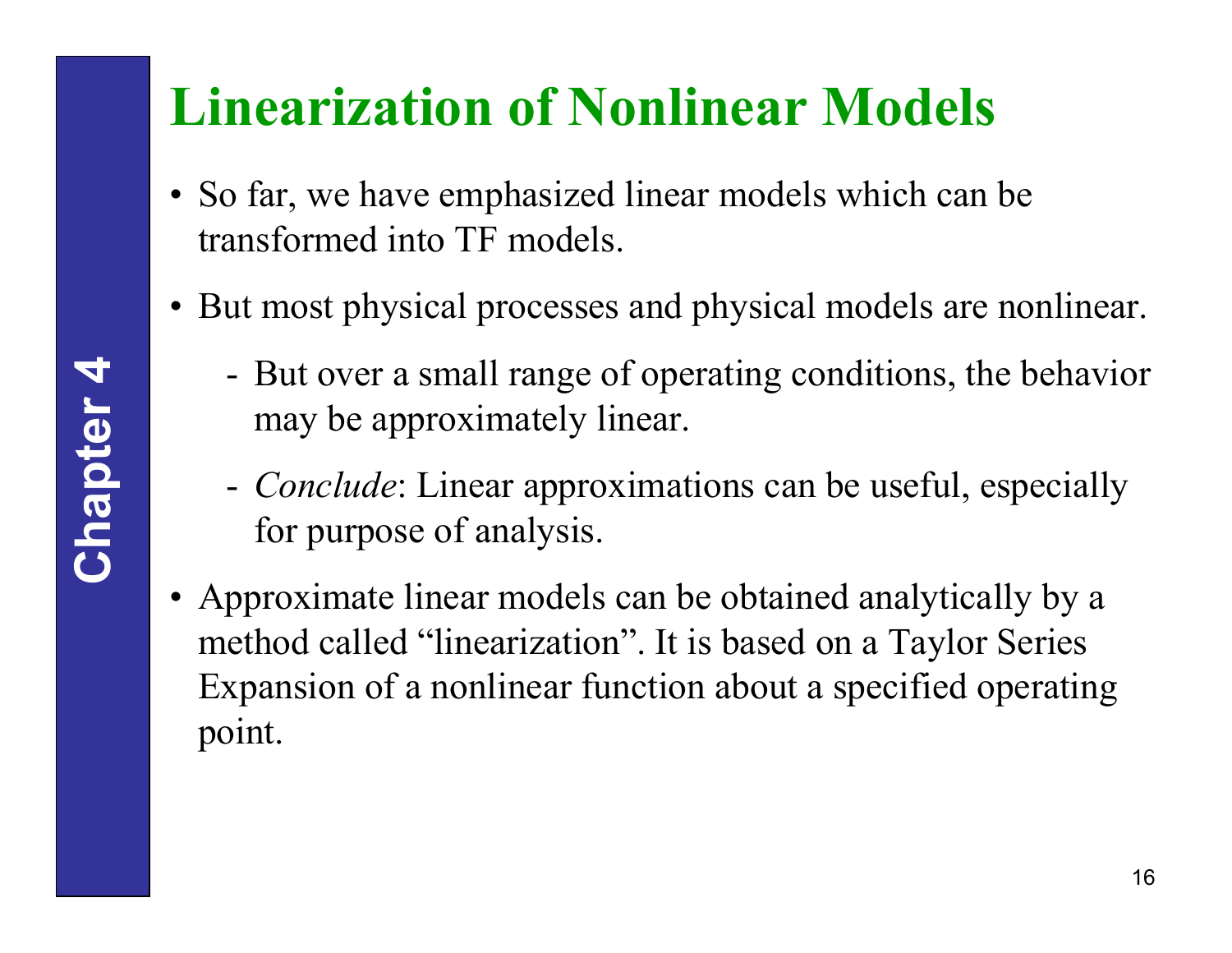• Consider a nonlinear, dynamic model relating two process variables, *<sup>u</sup>* and *y*:

$$
\frac{dy}{dt} = f(y, u) \tag{4-60}
$$

Perform a Taylor Series Expansion about  $u = \overline{u}$  and  $y = \overline{y}$  and truncate after the first order terms,

$$
f(u, y) = f(\overline{u}, \overline{y}) + \frac{\partial f}{\partial u}\bigg|_{\overline{y}} u' + \frac{\partial f}{\partial y}\bigg|_{\overline{y}} y'
$$
 (4-61)

where  $u' = u - \overline{u}$  and  $y' = y - \overline{y}$ . Note that the partial derivative terms are actually constants because they have been evaluated at the nominal operating point,  $(\overline{u}, \overline{y})$ . ′ $y' = u - \overline{u}$  and  $y' = y - \overline{y}$ 

Substitute (4-61) into (4-60) gives:

$$
\frac{dy}{dt} = f(\overline{u}, \overline{y}) + \frac{\partial f}{\partial u}\bigg|_{\overline{y}} u' + \frac{\partial f}{\partial y}\bigg|_{\overline{y}} y'
$$

17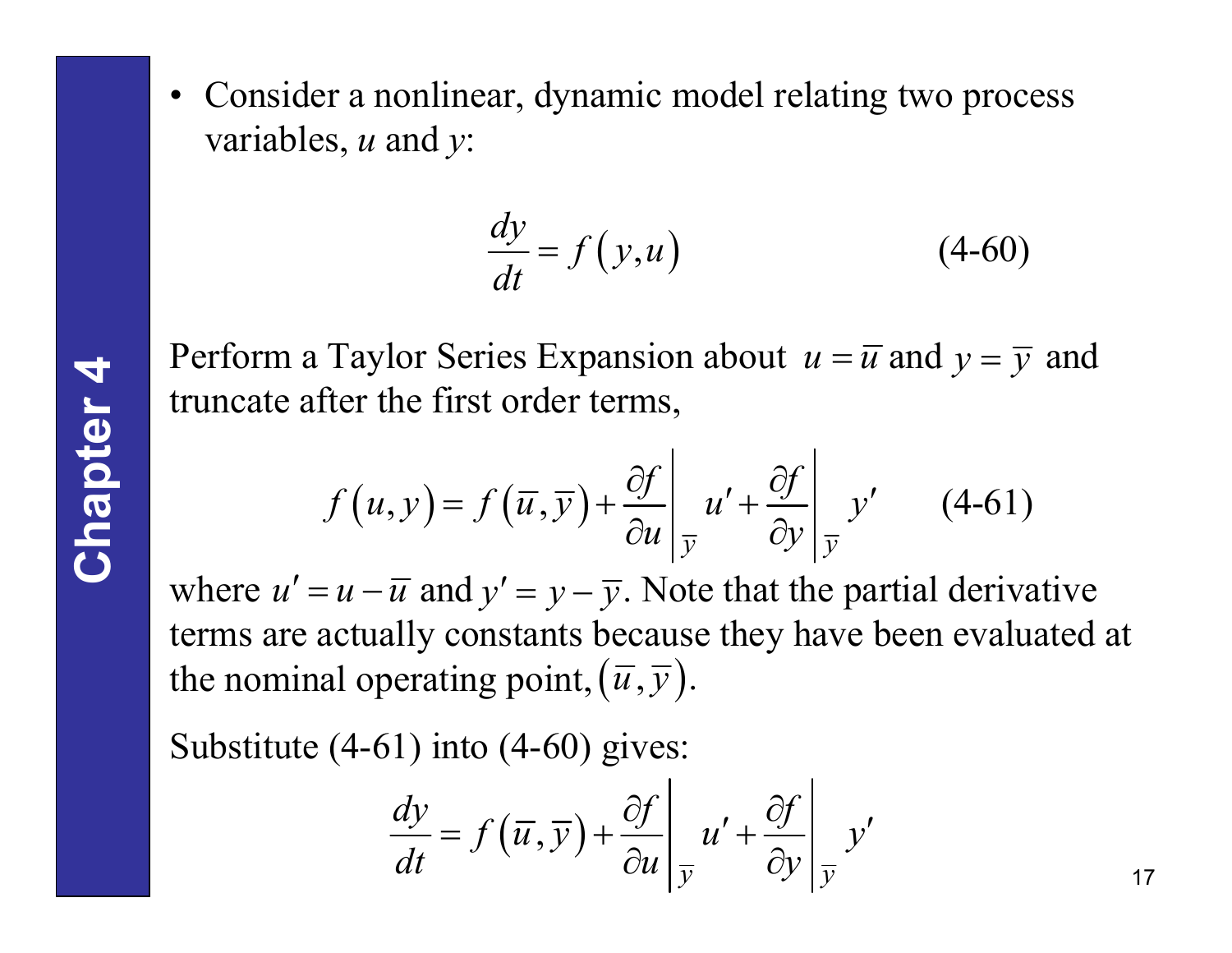The steady-state version of  $(4-60)$  is:

$$
0 = f\left(\overline{u}, \overline{y}\right)
$$

Substitute into  $(7)$  and recall that

$$
\frac{dy}{dt} = \frac{dy'}{dt},
$$

$$
\frac{dy'}{dt} = \frac{\partial f}{\partial u}\left|_{\overline{y}} u' + \frac{\partial f}{\partial y}\right|_{\overline{y}} y'
$$
  $(4-62)$   
Linearized model

### *Example: Liquid Storage System*



Mass balance: Valve relation:  $A = \text{area}, C_v = \text{constant}$  $q_{i} - q$  (1)  $A\frac{dh}{dt} = q_i - q$  $q = C_v \sqrt{h}$  (2) *q*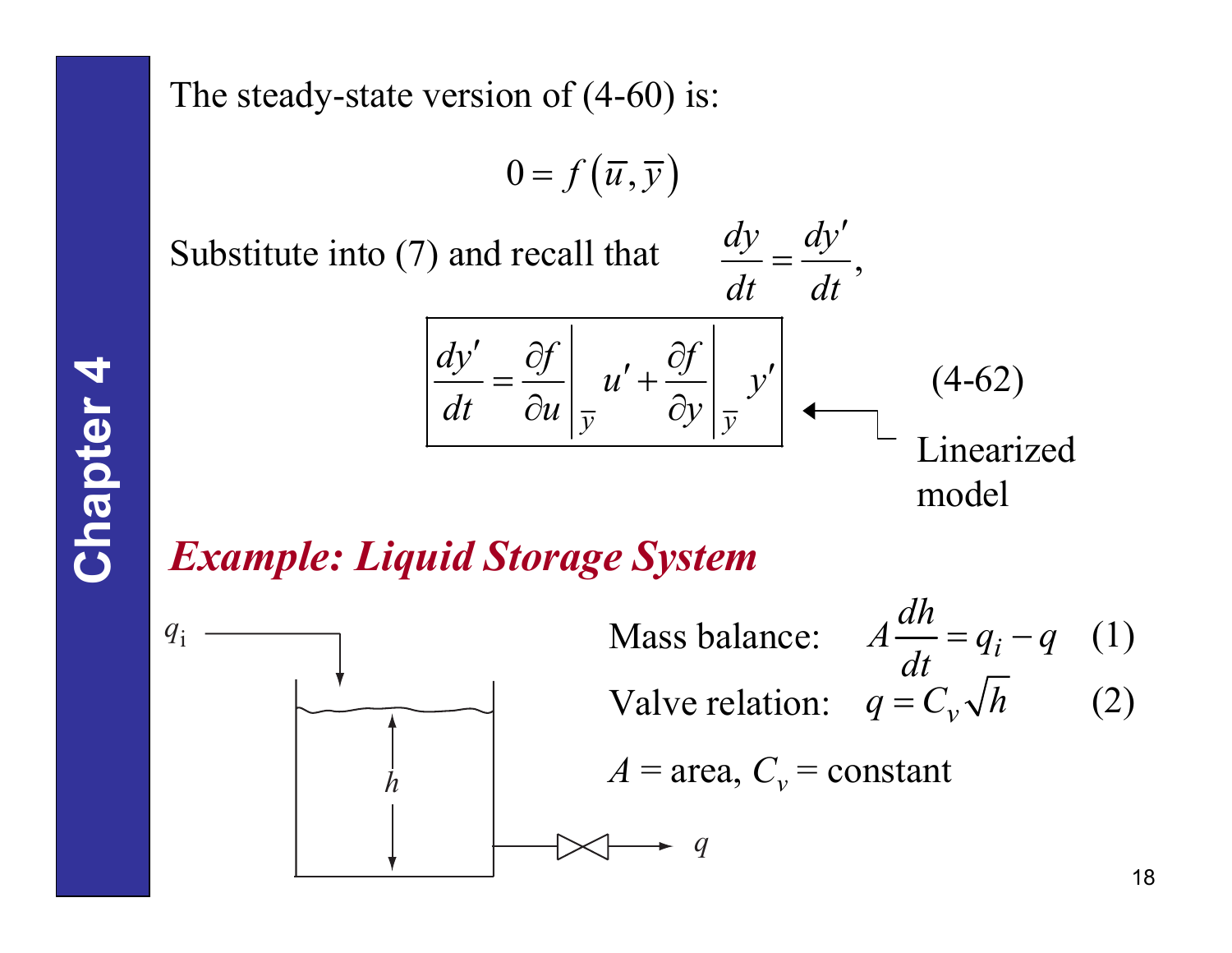Combine (1) and (2),

$$
A\frac{dh}{dt} = q_i - C_v\sqrt{h}
$$
 (3)

Linearize  $\sqrt{\text{term}}$ ,

$$
\sqrt{h} \approx \sqrt{\overline{h}} - \frac{1}{2\sqrt{\overline{h}}} \left( h - \overline{h} \right) \tag{4}
$$

**Chapter 4** Or

$$
\sqrt{h} \approx \sqrt{\overline{h}} - \frac{1}{R} h'
$$
 (5)

where:

$$
R \triangleq 2\sqrt{\overline{h}}
$$

$$
h' \triangleq h - \overline{h}
$$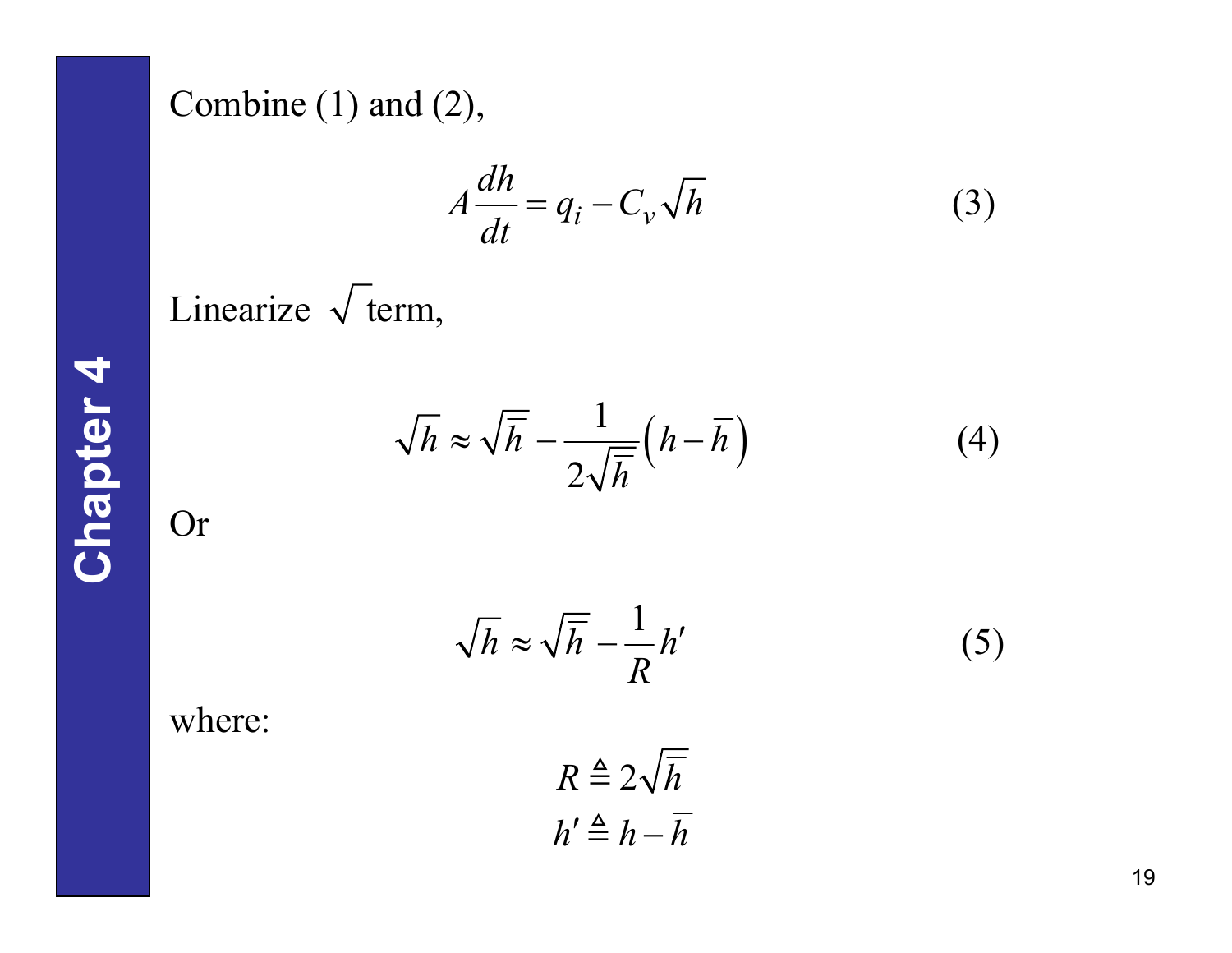Substitute linearized expression (5) into (3):

$$
A\frac{dh}{dt} = q_i - C_v \left(\sqrt{\overline{h}} - \frac{1}{R}h'\right)
$$
 (6)

The steady-state version of (3) is:

$$
0 = \overline{q}_i - C_v \sqrt{\overline{h}} \tag{7}
$$

Subtract (7) from (6) and let  $q'_i \triangleq q_i - \overline{q}_i$ , noting that  $\frac{dh}{dt} = \frac{dh'}{dt}$ gives the linearized model: *dt dt*  $=$  $\frac{$ 

$$
A\frac{dh'}{dt} = q'_i - \frac{1}{R}h'
$$
 (8)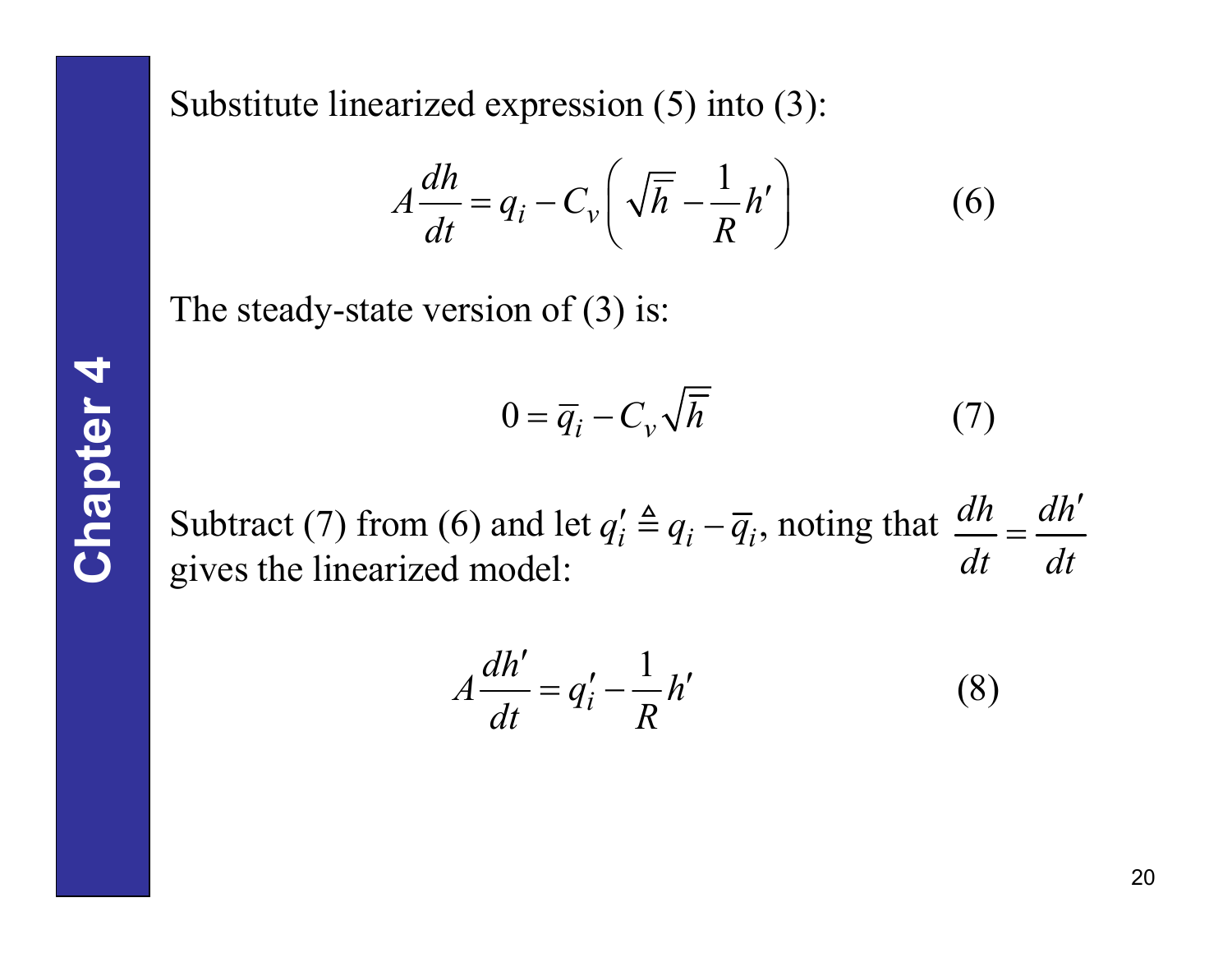#### **Summary:**

In order to linearize a nonlinear, dynamic model:

- 1. Perform a Taylor Series Expansion of each nonlinear term and truncate after the first-order terms.
- 2. Subtract the steady-state version of the equation.
- 3. Introduce deviation variables.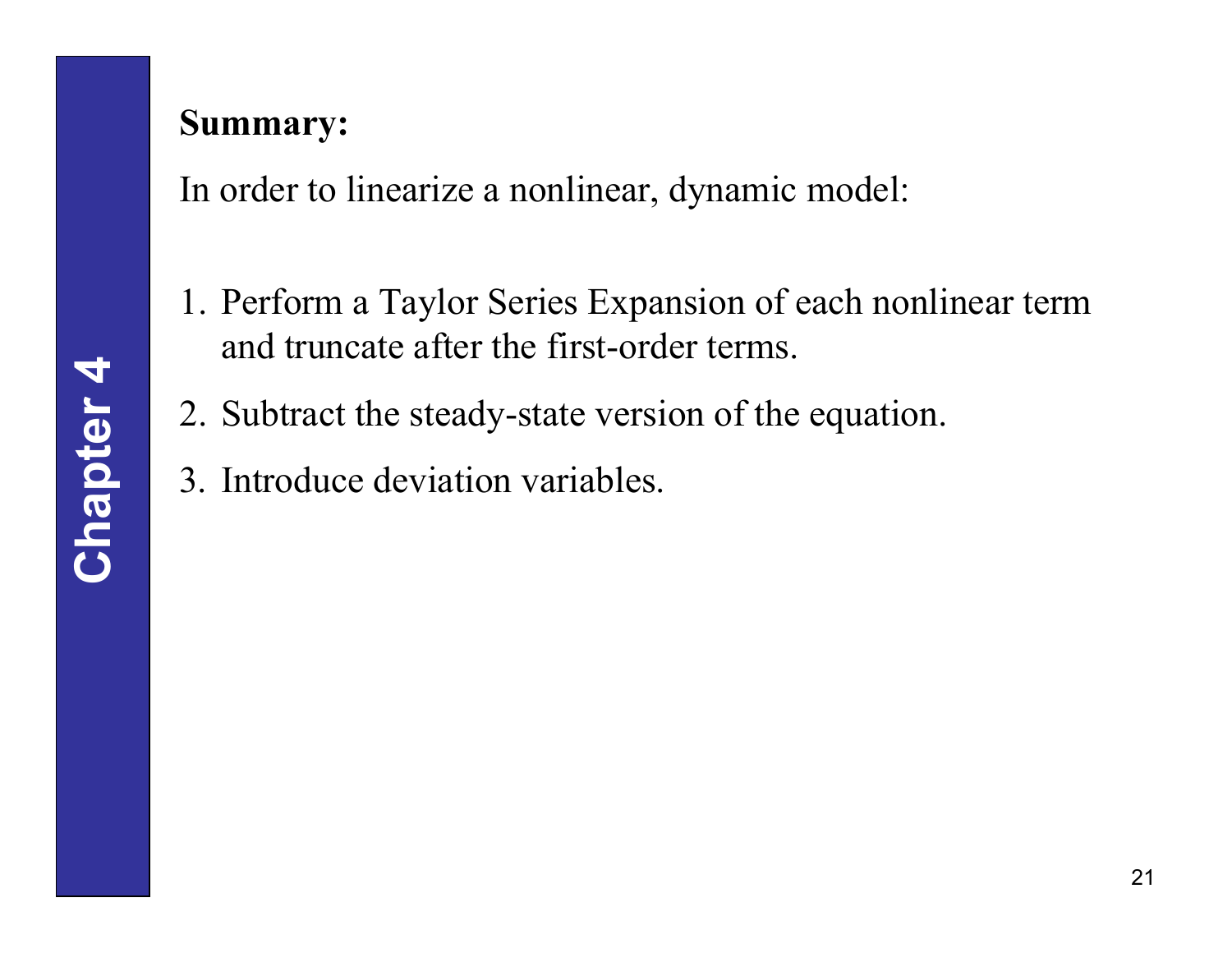## **State-Space Models**

- • Dynamic models derived from physical principles typically consist of one or more ordinary differential equations (ODEs).
- • In this section, we consider a general class of ODE models referred to as *state-space models*.

Consider standard form for a *linear state-space model*,

$$
\dot{\mathbf{x}} = A\mathbf{x} + B\mathbf{u} + Ed \tag{4-90}
$$

$$
y = Cx \tag{4-91}
$$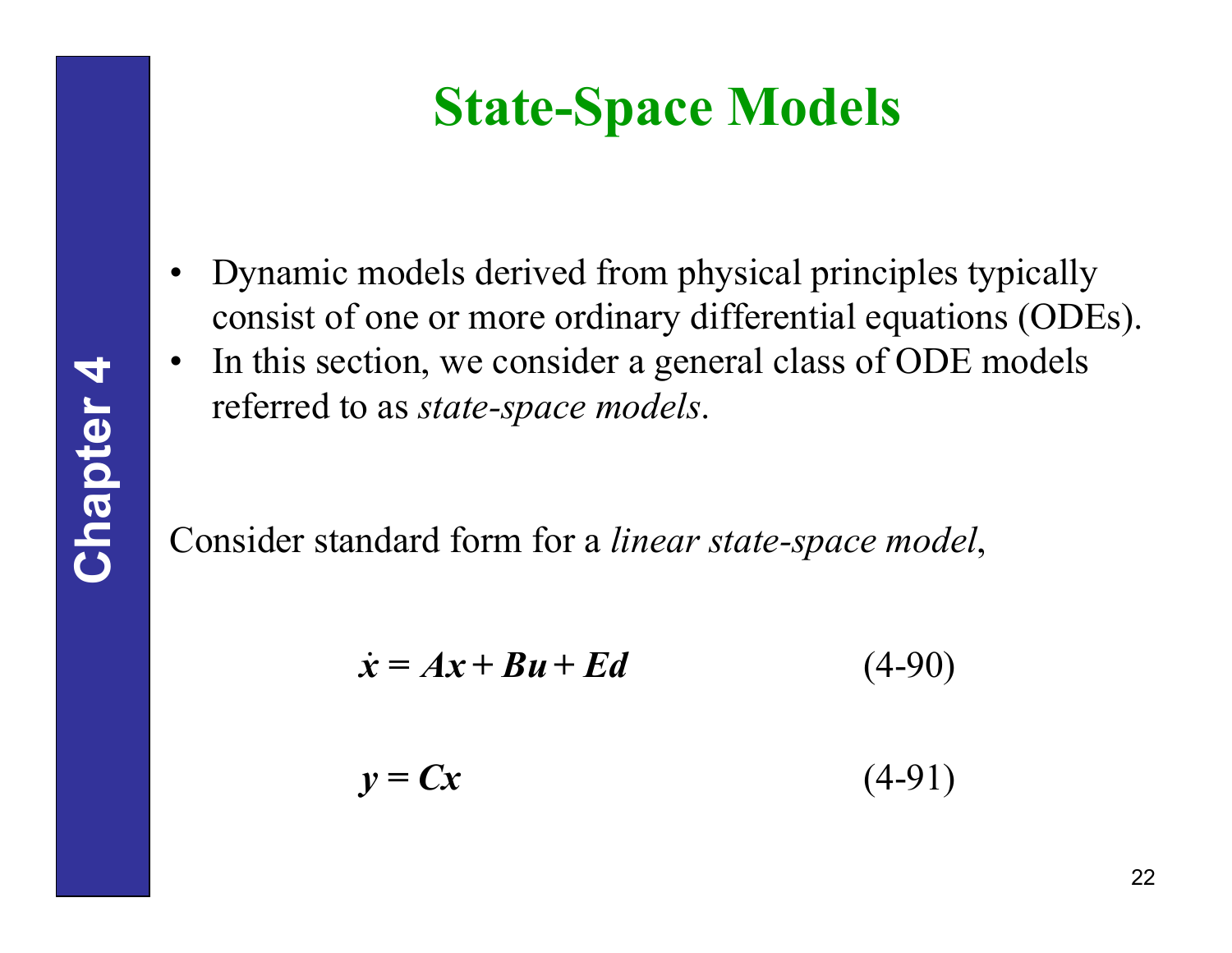where:

- $x =$ the *state* vector
- *u* = the control *vector* of manipulated variables (also called *control variables*)
- *d* = the disturbance vector
- *y* = the *output vector* of measured variables. (We use boldface symbols to denote vector and matrices, and plain text to represent scalars.)
- The elements of *<sup>x</sup>* are referred to as *state variables*.
- The elements of *y* are typically a subset of *<sup>x</sup>*, namely, the state variables that are measured. In general, *<sup>x</sup>*, *u*, *d*, and *y* are functions of time.
- The time derivative of x is denoted by  $\dot{x}$  = dx  $\dot{\mathbf{x}} = \mathrm{d} \mathbf{x} / \mathrm{d} t$ .
- Matrices *A*, *B*, *C*, and *E* are constant matrices.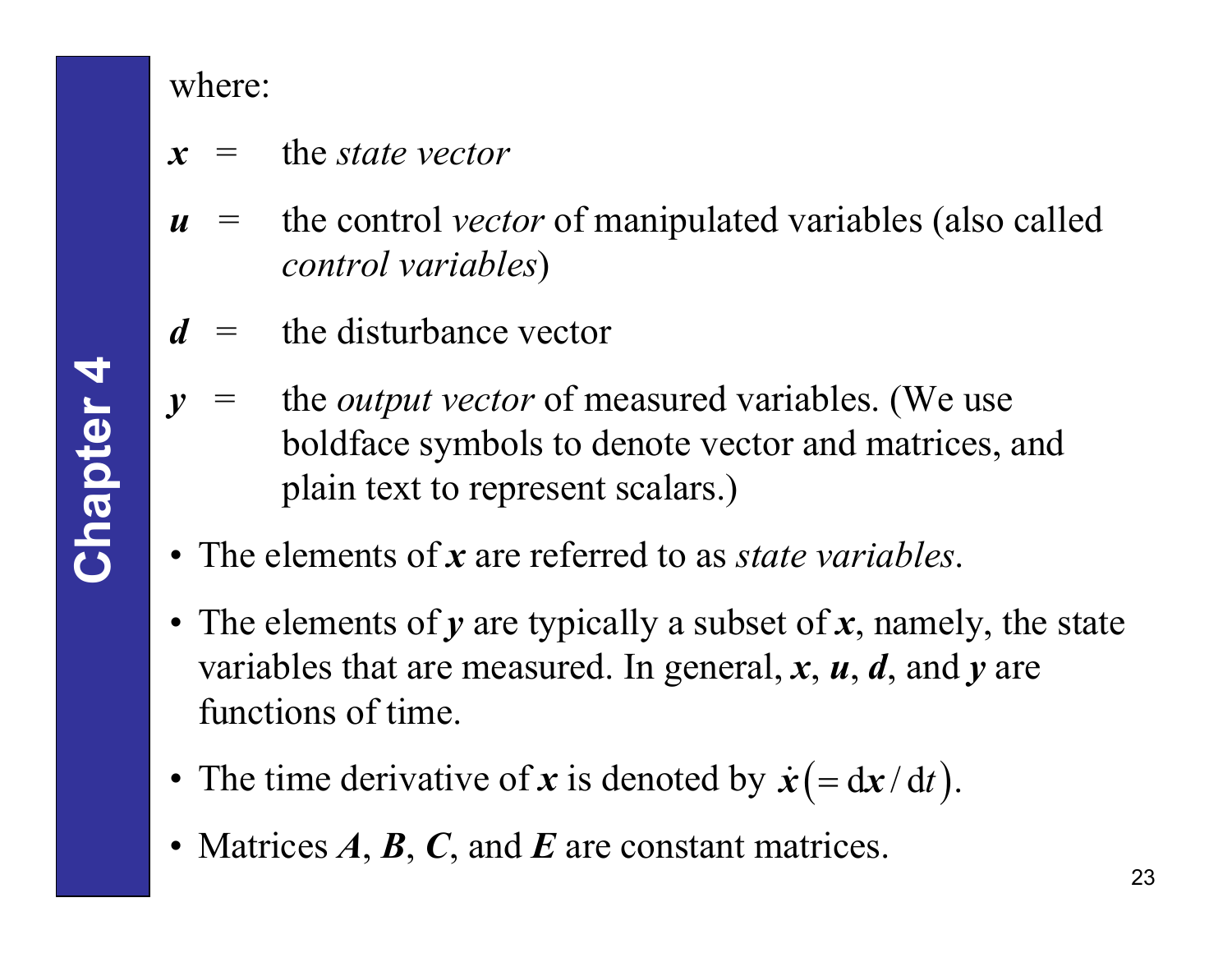## *Example 4.9*

Show that the linearized CSTR model of Example 4.8 can be written in the state-space form of Eqs. 4-90 and 4-91. Derive state-space models for two cases:

- (a) Both  $c_A$  and  $T$  are measured.
- (b) Only *T* is measured.

#### **Solution**

The linearized CSTR model in Eqs. 4-84 and 4-85 can be written in vector-matrix form:

$$
\begin{bmatrix} \frac{dc'_A}{dt} \\ \frac{dT'}{dt} \end{bmatrix} = \begin{bmatrix} a_{11} & a_{12} \\ a_{21} & a_{22} \end{bmatrix} \begin{bmatrix} c'_A \\ r'_B \end{bmatrix} + \begin{bmatrix} 0 \\ r'_s \end{bmatrix} T'_s \qquad (4-92)
$$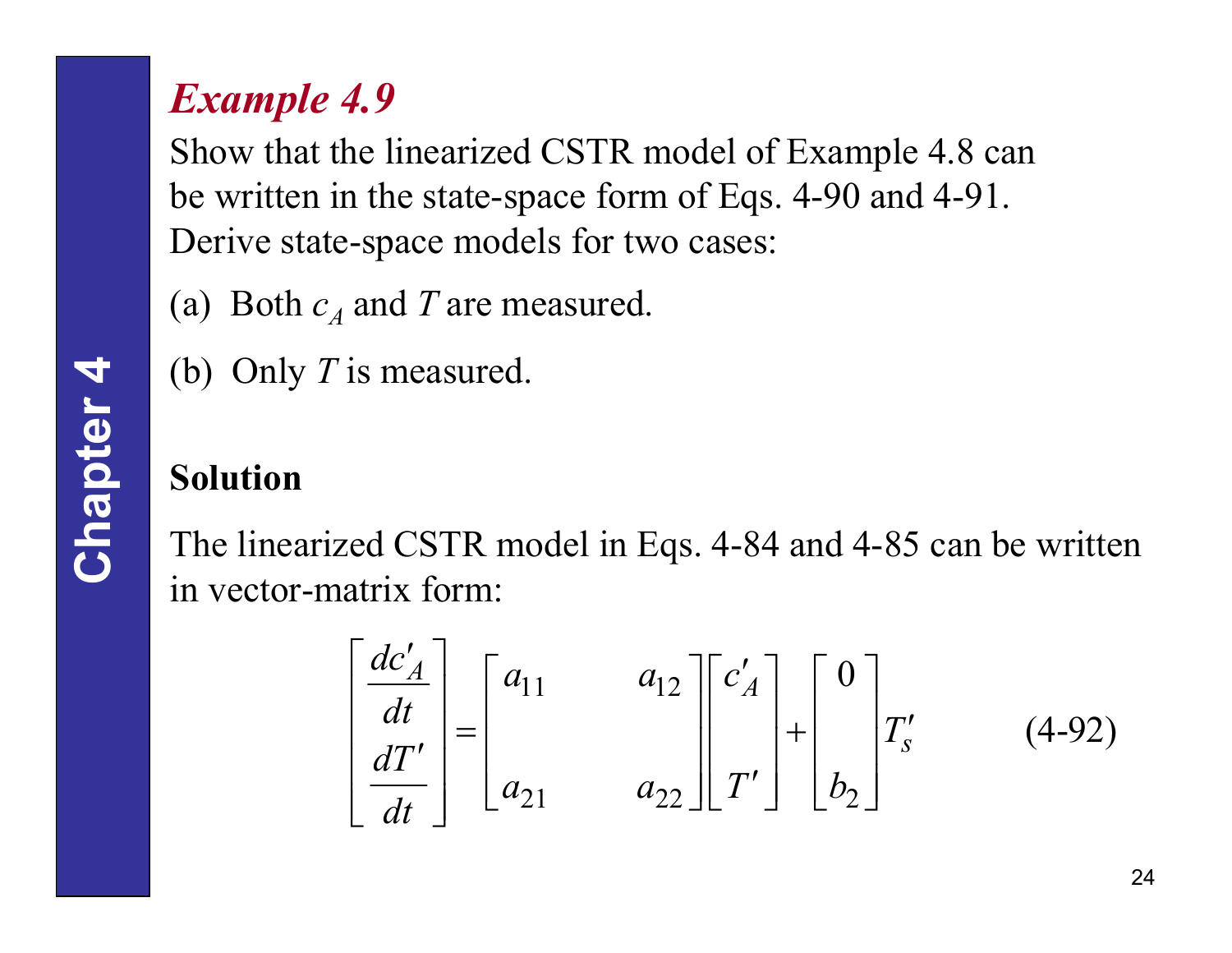Let  $x_1 \triangleq c'_A$  and  $x_2 \triangleq T'$ , and denote their time derivatives by  $\dot{x}_1$ and  $\dot{x}_2$ . Suppose that the steam temperature  $T_s$  can be manipulated. For this situation, there is a scalar control variable,  $u \triangleq T_s'$ , and no modeled disturbance. Substituting these definitions into (4-92) gives,

$$
\begin{bmatrix} \dot{x}_1 \\ \dot{x}_2 \end{bmatrix} = \begin{bmatrix} a_{11} & a_{12} \\ a_{21} & a_{22} \end{bmatrix} \begin{bmatrix} x_1 \\ x_2 \end{bmatrix} + \begin{bmatrix} 0 \\ b_2 \end{bmatrix} u \tag{4-93}
$$

which is in the form of Eq. 4-90 with  $x = col[x_1, x_2]$ . (The symbol "*col*" denotes a column vector.)